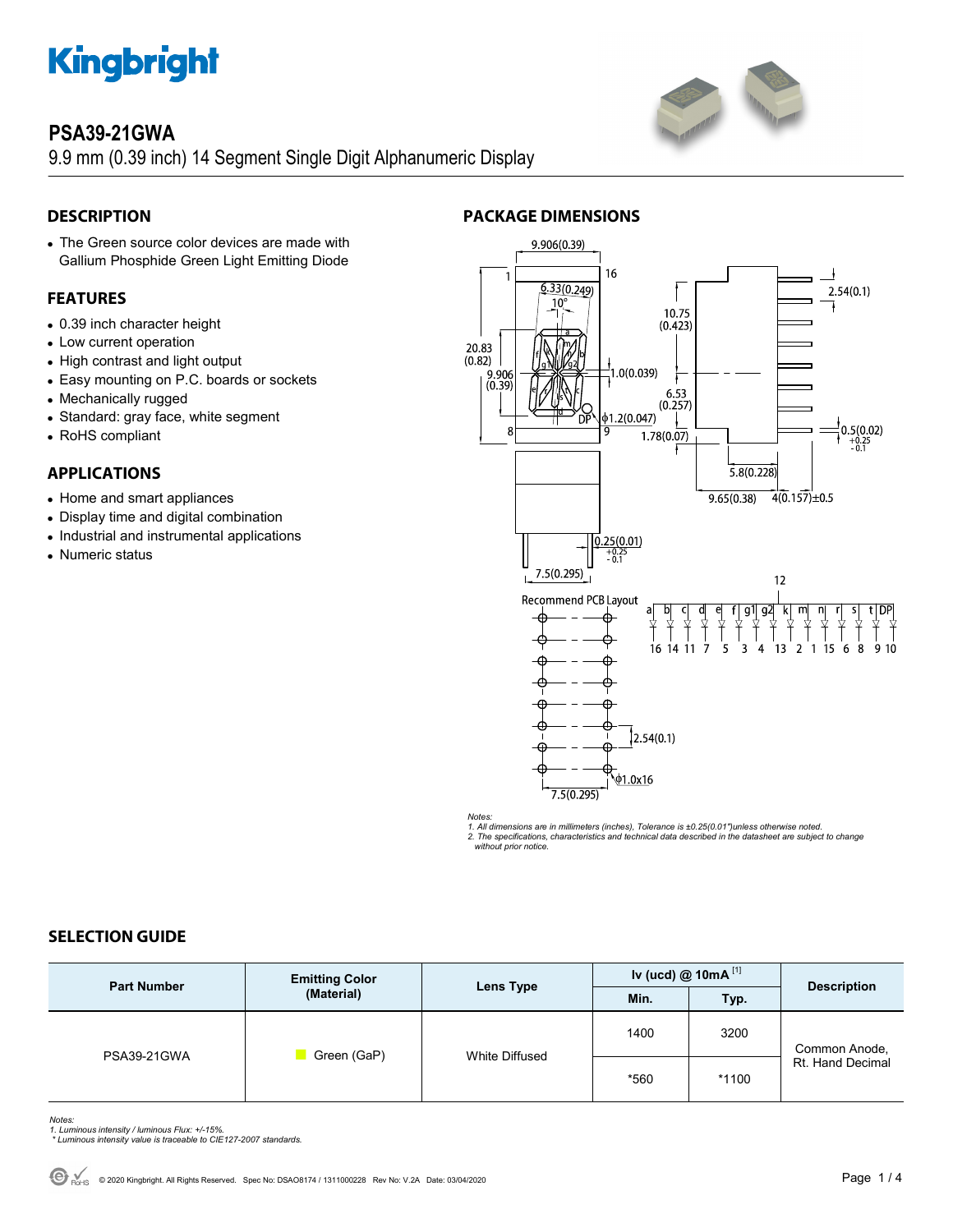# **Kingbright**

### **ELECTRICAL / OPTICAL CHARACTERISTICS at TA=25°C**

| <b>Parameter</b>                                         | Symbol                     | <b>Emitting Color</b> | Value                    |                              | <b>Unit</b> |
|----------------------------------------------------------|----------------------------|-----------------------|--------------------------|------------------------------|-------------|
|                                                          |                            |                       | Typ.                     | Max.                         |             |
| Wavelength at Peak Emission $I_F = 10mA$                 | $\Lambda_{\rm peak}$       | Green                 | 565                      | $\overline{\phantom{a}}$     | nm          |
| Dominant Wavelength $I_F = 10mA$                         | $\lambda_{\text{dom}}$ [1] | Green                 | 568                      | $\overline{\phantom{0}}$     | nm          |
| Spectral Bandwidth at 50% $\Phi$ REL MAX<br>$I_F = 10mA$ | Δλ                         | Green                 | 30                       | $\qquad \qquad \blacksquare$ | nm          |
| Capacitance                                              | C                          | Green                 | 15                       | $\overline{\phantom{a}}$     | pF          |
| Forward Voltage $I_F$ = 10mA                             | $V_F$ <sup>[2]</sup>       | Green                 | 2.0                      | 2.4                          | v           |
| Reverse Current ( $V_R$ = 5V)                            | $I_R$                      | Green                 | $\overline{\phantom{0}}$ | 10                           | μA          |

*Notes:* 

*1. The dominant wavelength (*λ*d) above is the setup value of the sorting machine. (Tolerance* λ*d : ±1nm. )* 

2. Forward voltage: ±0.1V.<br>3. Wavelength value is traceable to CIE127-2007 standards.<br>4. Excess driving current and / or operating temperature higher than recommended conditions may result in severe light degradation or pr

# Parameter Symbol Value Unit Power Dissipation **Power Dissipation** Power Dissipation **Power Dissipation** Power Power Power Power Power Power Power Power Power Power Power Power Power Power Power Power Power Power Power Power Power Power Power Power P Reverse Voltage  $V$  and  $V_{\rm R}$  is the verse voltage in the value of  $V_{\rm R}$  is the value of  $V_{\rm R}$  . In the value of  $V_{\rm R}$ Junction Temperature **Times of Contract Contract Contract Contract Contract Contract Contract Contract Contract Contract Contract Contract Contract Contract Contract Contract Contract Contract Contract Contract Contract Co** Operating Temperature and the Contract of T<sub>op</sub> Contract 10 To +85 and the Contract of Contract 10 To +85 contract 10 To +85 Storage Temperature The Contract of Testa and Testa and Testa and Testa and Testa and Testa and Testa and Testa and Testa and Testa and Testa and Testa and Testa and Testa and Testa and Testa and Testa and Testa and Testa DC Forward Current  $I_F$  and  $I_F$  and  $I_F$  25 mA Peak Forward Current  $I_{FM}$ <sup>[1]</sup>  $[1]$  mA Electrostatic Discharge Threshold (HBM)  $\overline{a}$  and  $\overline{a}$  and  $\overline{a}$  and  $\overline{a}$  and  $\overline{a}$  and  $\overline{a}$  and  $\overline{a}$  and  $\overline{a}$  and  $\overline{a}$  and  $\overline{a}$  and  $\overline{a}$  and  $\overline{a}$  and  $\overline{a}$  and  $\overline{a}$  and Lead Solder Temperature<sup>[2]</sup> 260°C For 3-5 Seconds

# **ABSOLUTE MAXIMUM RATINGS at TA=25°C**

*Notes: 1. 1/10 Duty Cycle, 0.1ms Pulse Width.* 

*2. 2mm below package base. 3. Relative humidity levels maintained between 40% and 60% in production area are recommended to avoid the build-up of static electricity – Ref JEDEC/JESD625-A and JEDEC/J-STD-033.*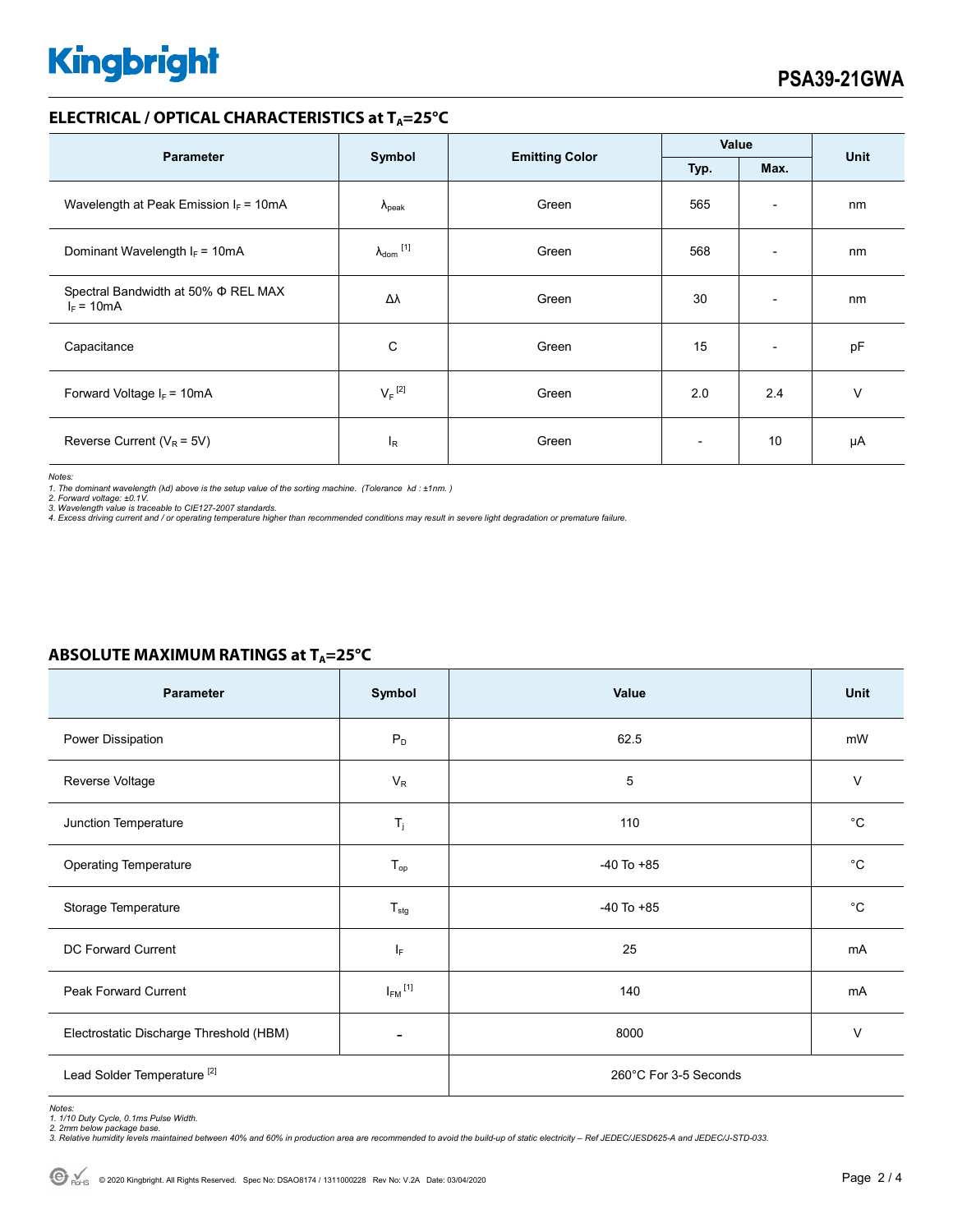# **Kingbright**

### **TECHNICAL DATA**

#### **RELATIVE INTENSITY vs. WAVELENGTH**



**GREEN**



#### **RECOMMENDED WAVE SOLDERING PROFILE <b>A CONDUCT A CONDUCT SOLDERING PROFILE Soldering General Notes**



*Notes:* 

*1. Recommend pre-heat temperature of 105°C or less (as measured with a thermocouple attached to the LED pins) prior to immersion in the solder wave with a maximum solder bath temperature of 260°C* 

2. Peak wave soldering temperature between 245°C ~ 255°Cfor 3 sec (5 sec max).<br>3. Do not apply stress to the epoxy resin while the temperature is above 85°C.<br>4. Fixtures should not incur stress on the component when mounti

- 1. Through-hole displays are incompatible with reflow soldering.
- 2. If components will undergo multiple soldering processes, or other processes where the components may be subjected to intense heat, please check with Kingbright for compatibility.

#### **CLEANING**

- 1. Mild "no-clean" fluxes are recommended for use in soldering.
- 2. If cleaning is required, Kingbright recommends to wash components with water only. Do not use harsh organic solvents for cleaning because they may damage the plastic parts .
- 3. The cleaning process should take place at room temperature and the devices should not be washed for more than one minute.
- 4. When water is used in the cleaning process, Immediately remove excess moisture from the component with forced-air drying afterwards.

*<sup>5.</sup> SAC 305 solder alloy is recommended.* 

*<sup>6.</sup> No more than one wave soldering pass. 7. During wave soldering, the PCB top-surface temperature should be kept below 105°C.*